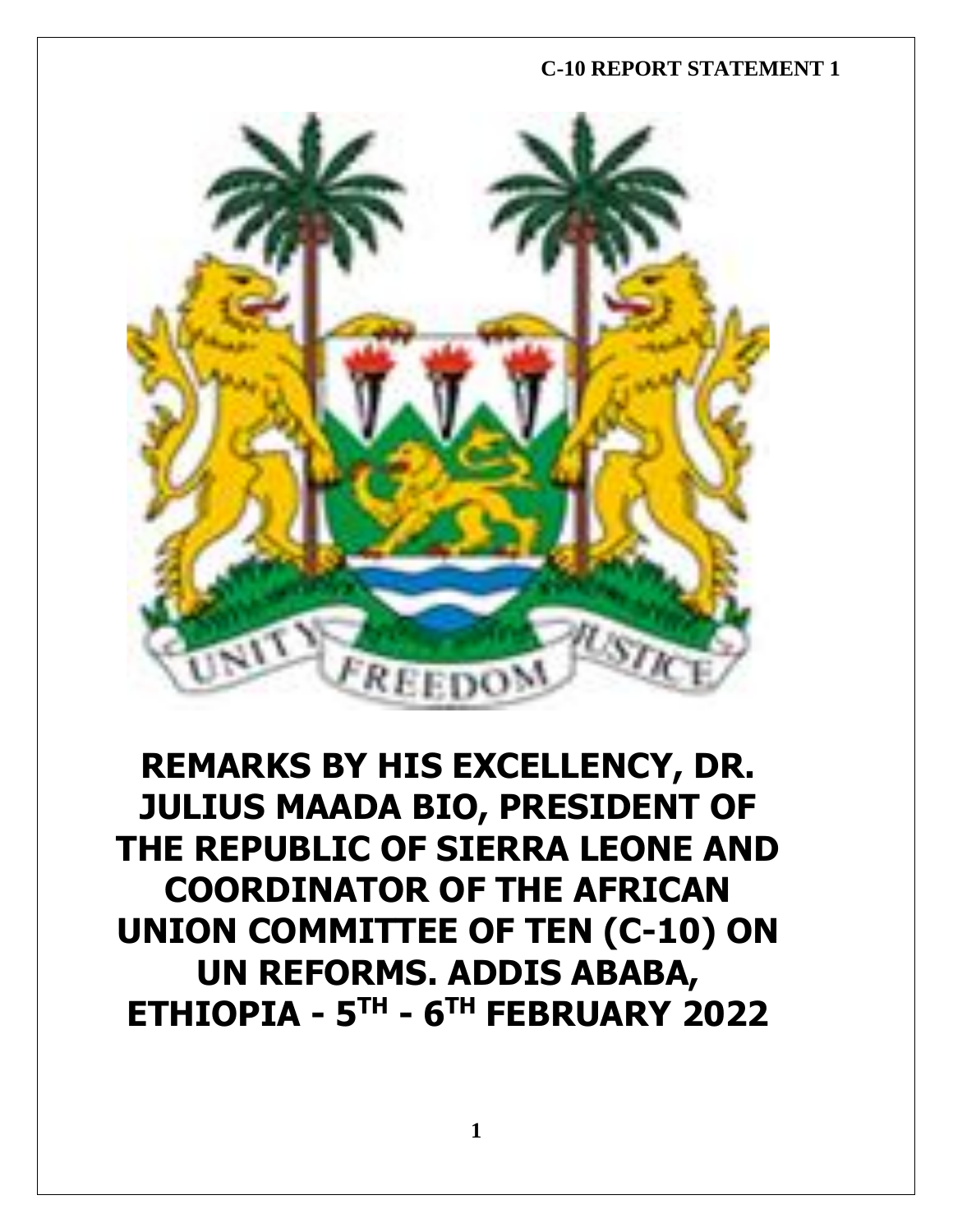Your Excellency Felix-Antoine Tshisekedi, President of Democratic Republic of Congo and Chair of the AU;

Excellencies, Heads of State and Government;

Excellency, Mr. Moussa Faki Mahamat, Chairperson of the African Union (AU) Commission;

Distinguished Ladies and Gentlemen,

1. Permit me, from the outset, to acknowledge and appreciate our host, His Excellency Abiy Ahmed, and the People of Ethiopia for the warm and excellent hospitality accorded to us and our respective delegations since our arrival in this historic and beautiful city of Addis Ababa.

2. On behalf of the African Union Committee of Ten (C-10) Heads of State and Government on the Reform of the United Nations Security Council, let me also commend Your Excellencies for your unstinted and unwavering support for the work of the Committee. We are making progress on implementing our mandate to canvass, advocate, and promote the Common African Position on reform of the UN Security Council.

3. Excellencies, the report that has been circulated for your kind attention builds on previous reports and provides updates on the Intergovernmental Negotiations (IGN) in the UN General Assembly; and efforts made by the C-10 to advance the Common African Position.

4. Excellencies, I am pleased to report to this Assembly that in January this year, our dear brother and colleague, His Excellency Yoweri Kaguta Museveni, President of the Republic of Uganda, graciously hosted the Ninth C-10 Consultative Ministerial Meeting in Kampala, Uganda. The outcome of that Ministerial Meeting is annexed to this 22nd Report of the C-10.

5. In Kampala, the Committee acknowledged the wide and broad support for the Common African Position that other Interest Groups and several UN Member States participating in the IGN meetings in New York have repeatedly articulated.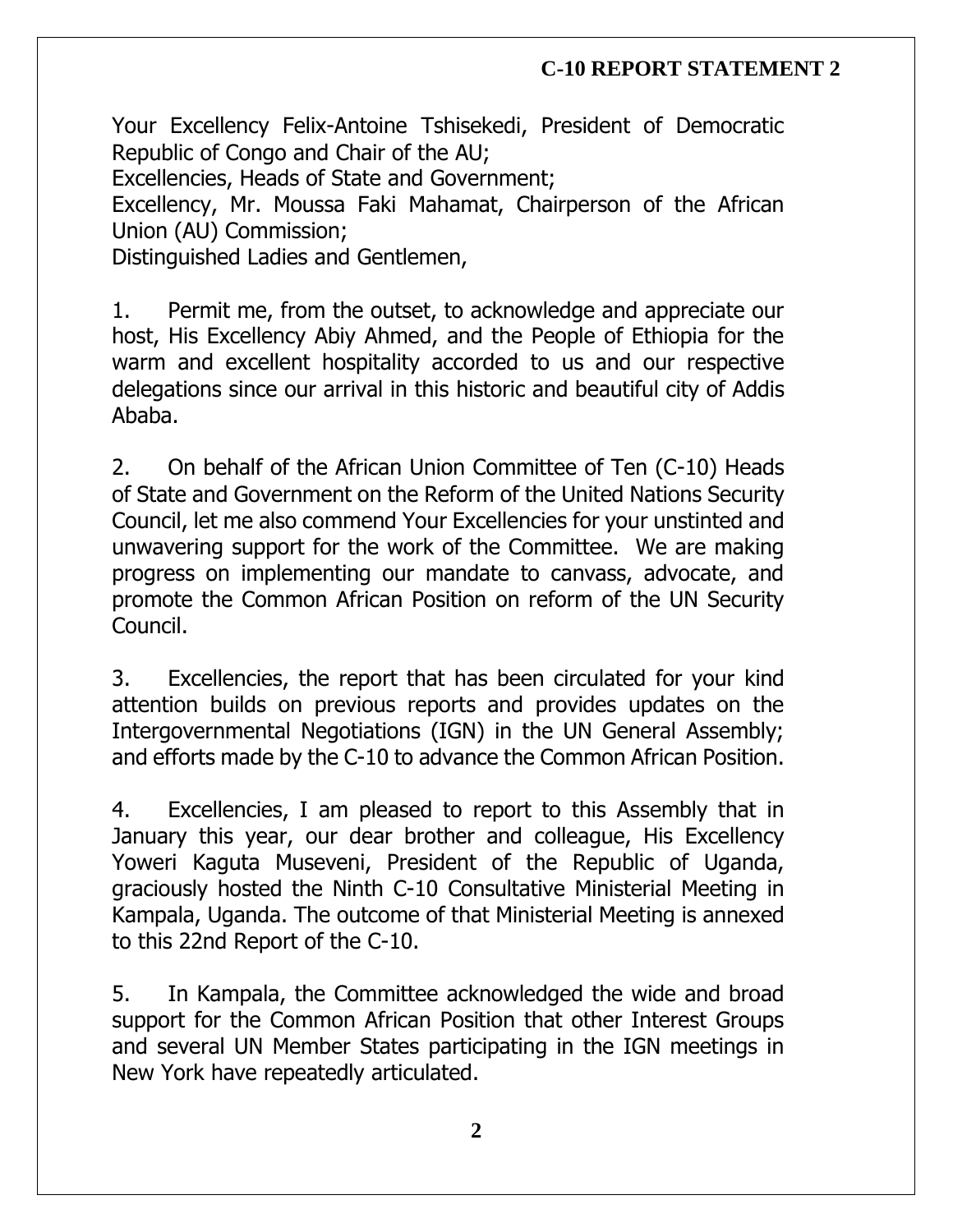6. Although the positions of all UN Member states may not be in accord with the Ezulwini Consensus and the Sirte Declaration, the Committee, has agreed on an approach aimed at guiding the negotiations in the upcoming informal meetings of the IGN.

7. We seek comprehensive reforms that will accord Africa its rightful place at the UN Security Council. This is a continental aspiration entrenched in the principle of common justice, and in accordance with the principles and purposes of the United Nations. Our claim for "Regional Representation" to address the current injustice in the composition of the UN Security Council remains a sound basis for our legitimate demand for reform as articulated in the Ezulwini Consensus and the Sirte Declaration.

8. As a continent, we believe that this lack of equitable geographical representation in the UN Security Council directly contravenes the principles and purposes of the UN Charter and therefore undermines the legitimacy of the Council's decisions.

9. We must remain steadfast. We must amplify the call for Africa to have an effective voice in the decision-making processes of the UN Security Council. We must continue to be united and to speak with one voice on both substantive and procedural matters on the reform of the UN Security Council until the legitimate demands of the Common African Position are achieved.

10. We have made progress. We have embarked on a number of high-level consultative meetings, including the Summit of C-10 Heads of State and Government, and the Meeting of Foreign Ministers. We have constructively engaged Interest Groups and key stakeholders, including the current Five Permanent members (P-5) of the UN Security Council. I have equally embarked on consultations with my colleagues within and outside Africa. I plan to continue these engagements.

11. Regrettably, there has been no substantive shift or narrowing down of the nuances in positions of Member States and Interest Groups. These divergent positions have made it challenging to achieve decisive progress on the reform process.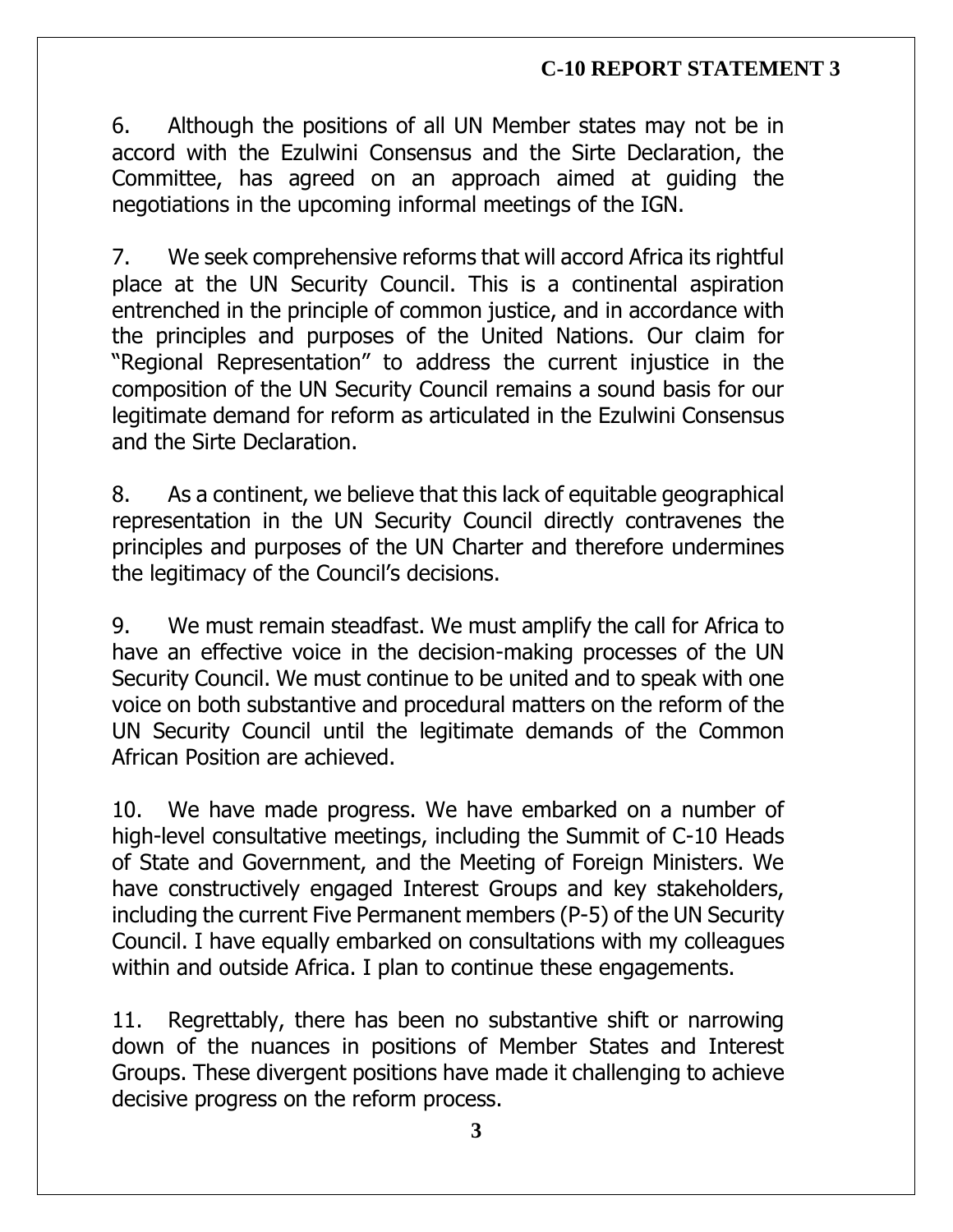12. The IGN process continues to encounter challenges due to the nuances in interest and divergence in positions. States and Interest Groups remain opposed to regional representation and enlarging the UN Security Council in the Permanent category along with its current Veto Power structure.

13. The clusters on the "Question of the Veto, Regional Representation, the Categories of Membership and Size of the UN Security Council" continue to be some of the main areas of contention in the IGN.

14. Additionally, there is also the challenge of moving beyond procedural matters including the persistent call for text-based negotiations by a single negotiating document.

15. Finally, there is also the challenge of the continual dual membership of African countries in other Interest Groups. This raises doubts about the cohesiveness and unity of Africa over our Common Position.

16. We must demonstrate our cohesiveness in advocating the Common African Position through our participation at the IGN meetings in New York and all other multilateral and bilateral fora on both substantive and procedural matters. We cannot afford to allow ourselves to be divided by other interest groups.

17. In spite of these concerns, the Common African Position remains unchallenged as the best means to redress the historical injustice. Africa must therefore remain united and cohesive and continue to speak with one voice on both substantive and procedural matters.

18. Excellencies, in seeking to guide this Assembly on the way forward, I wish to underline the following:

19. That we reiterate the imperative and legitimacy of the Ezulwini Consensus and Sirte Declaration;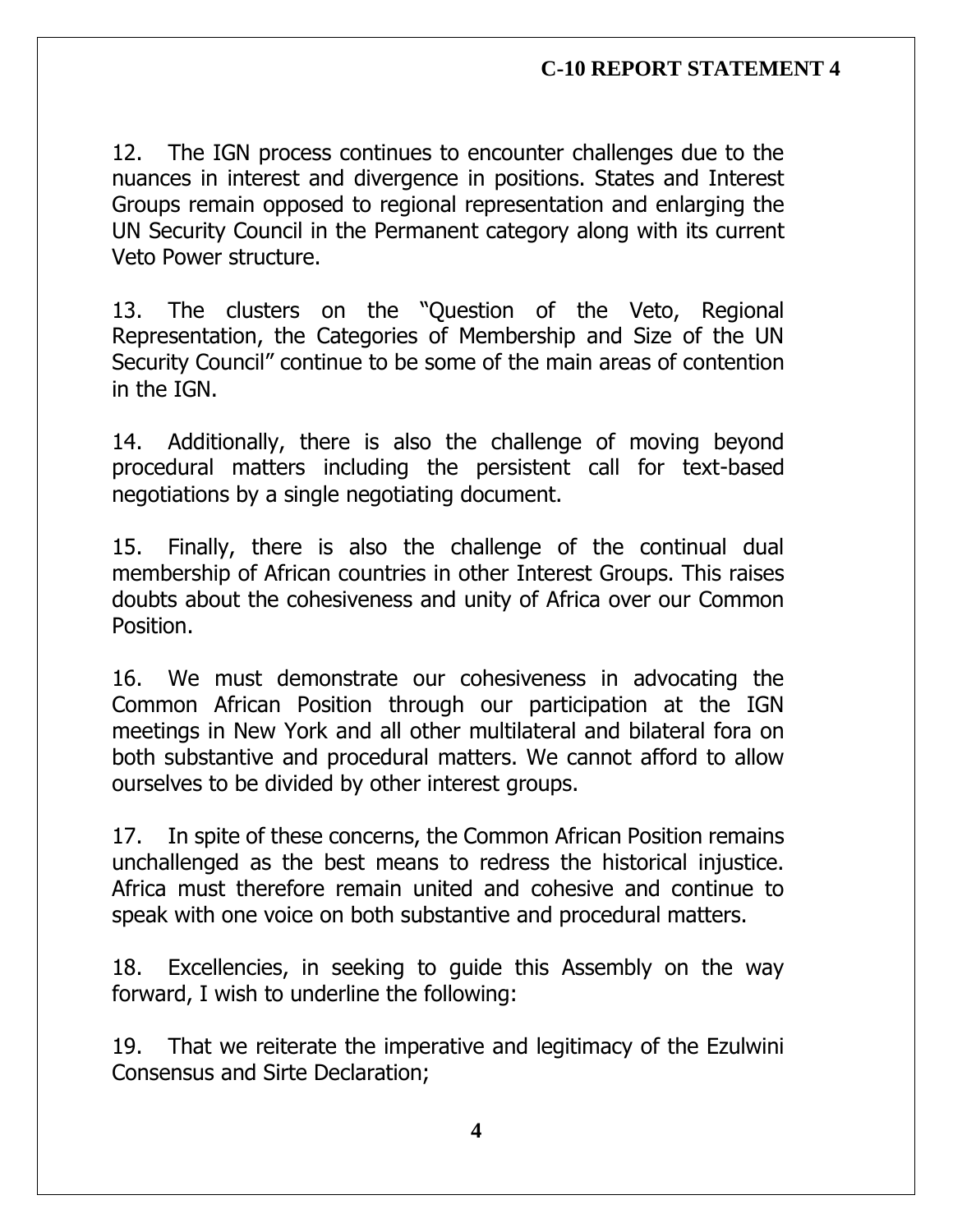20. That we reaffirm Africa's position on the Veto and oppose the creation of a third category of membership of the Security Council, which is NOT in compliance with the Ezulwini Consensus and the Sirte Declaration;

21. That we re-echo Africa's rejection of any intermediate, transitional or intermediary approaches to the reform of the UN Security Council as they will undermine the Common African Position.

22. That we continue to implore other African countries to withdraw their membership from other interest groups to enhance the cohesiveness of the Common African Position and remove the impression of a divided Africa;

23. That we reaffirm that all AU Member States should continue to defend, canvass, and promote the Common African Position on all facets of the reform at every opportunity.

24. In order to assure cohesiveness on the foregoing, the Committee will draft appropriate language, which firmly advocates and canvasses the Common African Position, for inclusion in our respective statements during the 77th United National General Assembly in September this year.

25. The Committee will also continue to constructively engage with the African Union Member States in New York for effective participation at the IGN meetings.

26. Excellencies, in presenting the 22nd Report together with its draft Decision for adoption, let me conclude that our demand is legitimate and we must continue to resist the distractions and efforts made by other Member States and Interest Groups to divide and distract Africa from its Common Position.

27. All Member States of the AU must remain vigilant, continue to speak with one voice and be unified on all aspects of the UN Security Council reform process.